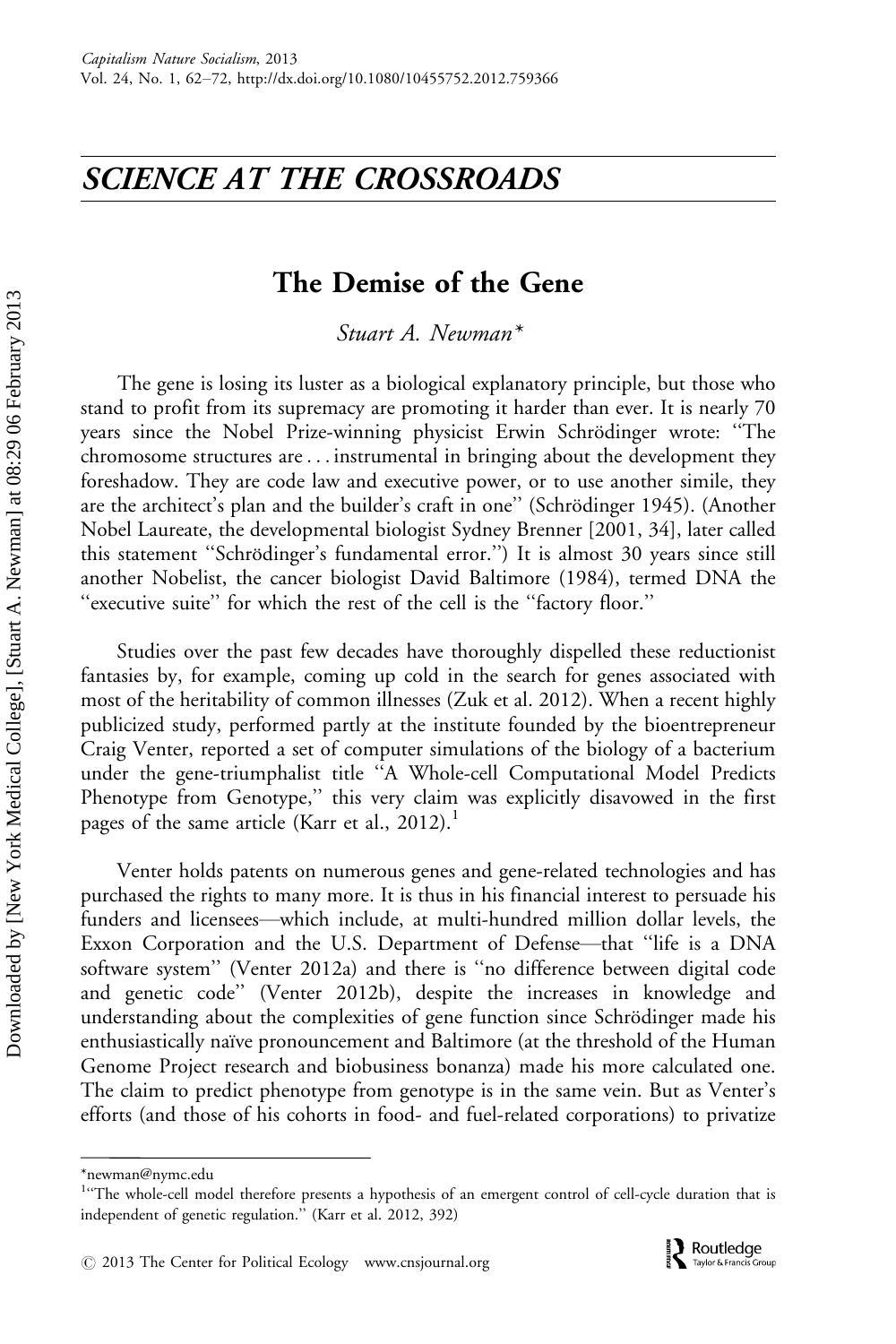and reconfigure increasing swaths of the natural world have accelerated (see Newman 2009, 2012), gene-determinist views have gone into a sharp decline in the basic biological sciences. Much new work supports the recent assertion by an evolutionary biologist that ''[t]he model of heredity now emerging is pluralistic, or 'inclusive' or 'extended,' in that it combines genetic and nongenetic mechanisms of inheritance'' (Bonduriansky 2012).

The gene's role in specifying the subunit arrangement of RNA, and indirectly, of proteins, recognized since the 1960s, has turned out to be much less straightforward than originally thought. But this alone does not account for its dethronement as the ''secret of life'' (a claim by Francis Crick upon his discovery with James Watson of the double helical structure of DNA; Watson 1968, 197). In fact, the reason genes were elevated to this status in the first place was based more on a mechanistic ideology that was already on the wane in the physical sciences than on any evidence for their generative powers (Newman 2003).

The gene-centrism of  $20<sup>th</sup>$  century biology was a hundred years in the making, so it is no surprise that it has proven difficult to dislodge (Rose 1997). It is also no help that the broader culture is reliably friendly to obfuscation that favors commercial interests. The standard history is that the seminal discoveries of the great 19<sup>th</sup> century naturalists Gregor Mendel (1822–1864) and Charles Darwin (1809-1882) were melded into the Modern Evolutionary Synthesis in the period between the 1930s and 1950, a framework that with only minor embellishments over the intervening years could account entirely for the variety of life forms on earth. Then when the structure of DNA was elucidated in the early 1950s, organism-level biology fell into place with the Synthesis providing, in the form of molecular genetics, both an understanding-in-principle of the functioning of living things and the means to transform them, and ourselves, to new purposes.

This picture, though widely accepted, is more wrong than right. It is helpful to revisit some of the questions that concerned Mendel and Darwin but were sidestepped in formulating the Synthesis. The failure to resolve those important issues has provided much of the impetus for the recent challenges to, and downgrading of, the gene concept.

Mendel, the originator of the science of genetics, inferred associations of hypothetical ''elements'' with major features of the pea plant, such as whether the pod was inflated or constricted, or the peas wrinkled or smooth. Mendel also studied other plants with different inheritance properties, but in the case of peas at least, the elements (later called genes) had large effects on the organism's phenotype. Mendel did not speculate on how they might exert these effects; that is, he had no theory of development. Such a theory would provide a scientific account of ''characters,'' which besides the pea plant features mentioned above, include such things as the segmentation of earthworms and the human backbone, the arrangement of bones in the hand, and the color patterns on a butterfly wing.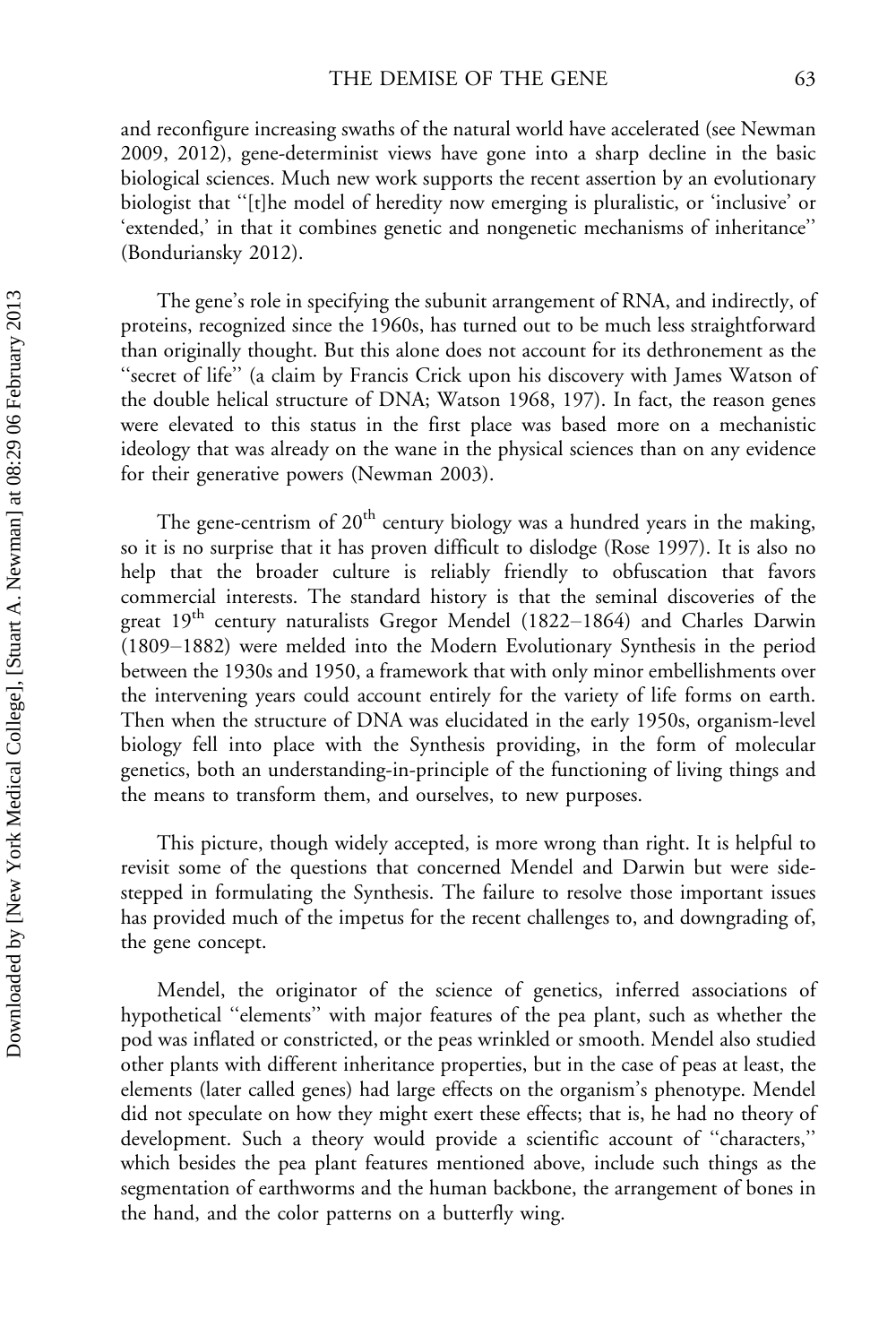Mendel's striking observation that the differentiating elements that organisms harbor could be manifested in offspring with very distinct, abruptly appearing phenotypic differences was not incorporated into the Synthesis. This is because this observation undermined the importance of Darwin's mechanism of natural selection, which held that the gradual accumulation over long time periods of minor heritable phenotypic alterations, each marginally better adapted to their environment than their immediate predecessors, had produced all complex forms.

Darwin devised a more specific theory for the determination and inheritance of characters. He proposed the existence of particles-"gemmules"-that embodied, at a microscopic level, the characteristics of the different organs. He maintained that gemmules accumulated in the sexual organs and were passed along with the egg and sperm from one generation to the next. Darwin (like Pierre Louis Maupertuis [1698–1759] who had earlier proposed a similar theory; Cobb 2006) believed that the influence of external conditions on the gemmules' potency and numbers was responsible for variations between organisms.

Darwin voiced his conviction that acquired characteristics could be inherited (a phenomenon since recognized as entirely compatible with ordinary biological processes; Jablonka and Raz 2009) with increasing force over his career. But it was left out of the Synthesis, which in a muscular 1950s-style formulation came to valorize ''hard'' (i.e., untouched by externalities) over ''soft'' inheritance. The contemporaneously emerging knowledge of DNA's structure, its role in protein specification, and its means of propagation, made it the ideal exclusive medium of hard inheritance. The doctrine of inheritance of acquired characteristics was thus expunged from standard accounts of Darwin's intellectual legacy in concert with his elevation to his present iconic position in mainstream biology. Apart from the theoretical requirements of the Synthesis, this also helped to cleanse him of contamination by the earlier theorist Jean-Baptiste Lamarck (1744-1829). During the Cold War, the French naturalist served as an ideological surrogate for the Soviet suppression of genetics in support of their voluntarist agricultural policies, and although he was the originator of scientific evolution, Lamarck has remained one of the most vilified figures in the history of science (Newman and Bhat 2011).

What the Synthesis ultimately drew from Darwin was the notion of the slow refinement and remolding of form by multiple cycles of natural selection. But harnessing Mendel's genetics to this adaptive gradualism required an intellectual contortion act. As we have seen, Mendel associated his elements with sharply distinct character versions. The gradualist Mendelism of the Modern Synthesis, in contrast, associates genes with marginally different phenotypes. In order to keep Mendelism and Darwinism lashed together in a single theory, gene variants of "large effect"like those Mendel actually studied—were written out of the theory and claimed to make no contribution to evolutionary change.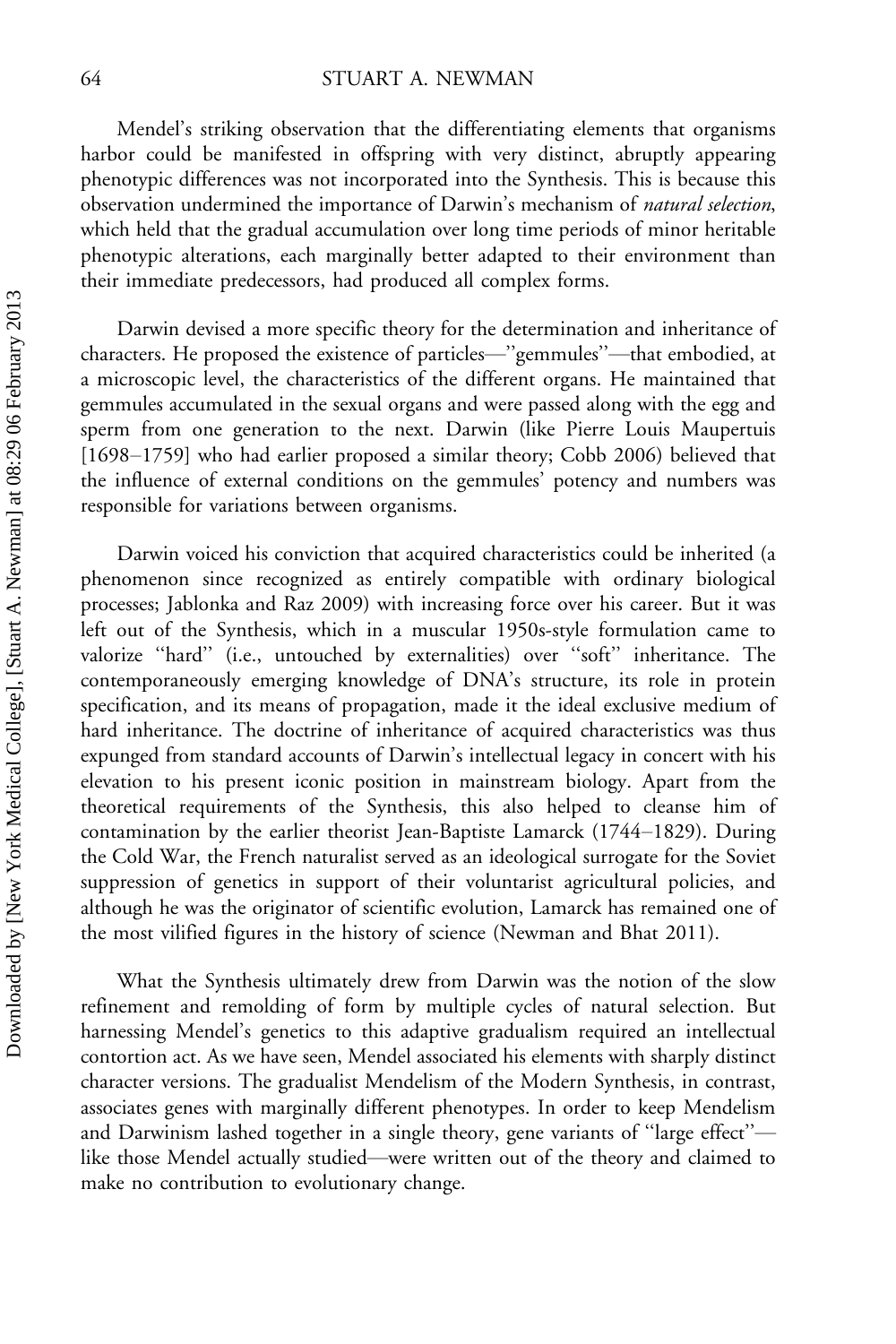Mendel's experiments, with their starkly different phenotypic outcomes dependent on the presence of one or another variant of a factor, were sometimes enlisted to support the incorrect notion that the factors ''cause'' or generate the relevant characters. This misinterpretation is dispelled when gene function is understood in the context of the dynamical properties of the complex systems in which genes operate (see below). But notwithstanding efforts in this direction by such pre-Synthesis theorists as William Bateson (1861-1926), D'Arcy W. Thompson (1860–1948), and Ernest Everett Just (1883–1941),<sup>2</sup> the formulators of the Synthesis rejected this approach. Indeed, some of their writings actually encouraged the "gene = character" misconception, despite the fact that in the Synthesis only the incremental variations in phenotype resulting from alterations in genotype are considered significant. Any causal role of genes in *generating* characters is an unexamined assumption of the theory.

Julian Huxley (1887–1975) in *Evolution: The Modern Synthesis*, a founding document of the framework, asserted the importance of the doctrine that ''mendelian inheritance was universal'' (Huxley 2010 [1942], 25). And while the invocation of Mendelism has been an unvarying refrain in this paradigm, what is meant is only vaguely related to Mendel's differentiating elements. Writing retrospectively in 1982 about the origins of the Synthesis in his Growth of Biological Thought, Ernst Mayr (1904-2005), another of the theory's architects, focused on what he claimed to be Mendel's discovery of ''particulate inheritance'' and stated that the latter's major contribution to biology was ''[h]is inference that each character is represented in the fertilized egg by two, but only two, factors, one derived from the father and the other from the mother, and that these could be different'' (Mayr 1982, 714).

Insofar as Mayr's characterization of Mendelism as particulate inheritance is accurate, though, it does not apply to the vast majority of phenotypic characters. Most biological features are the collaborative products of many genes (''multifactorial'') that work in conjunction with non-genetic factors, such as (in the case of morphological characters) tissue-molding physical forces and effects mobilized by the products of the genes in the cells and cell masses in which they operate (Forgacs and Newman 2005). Even for abnormal conditions like sickle cell disease or cystic fibrosis, where the associated genes have been characterized down to the exact nucleotide subunits that are altered, the severity or even the presence of the disease state are unpredictable, because they depend on other genes and nongenetic factors. In no sense, then, are actual characters ''represented'' in the fertilized egg by two, and only two, factors.

This has not been lost on genetic scientists, who have increasingly recognized that most aspects of the phenotype are not inherited according to the laws that Mendel

<sup>&</sup>lt;sup>2</sup>The Danish pre-Synthesis botanist Wilhelm Ludwig Johannsen (1857–1927) wrote soon after Mendel's work entered the scientific mainstream, ''By no means ... have we any right to conceive that each special gene (or a special kind of gene) corresponds to a particular phenotypic unit-character or (as morphologists like to say) a 'trait' of the developed organism'' (quoted in Dunn 1965, 93).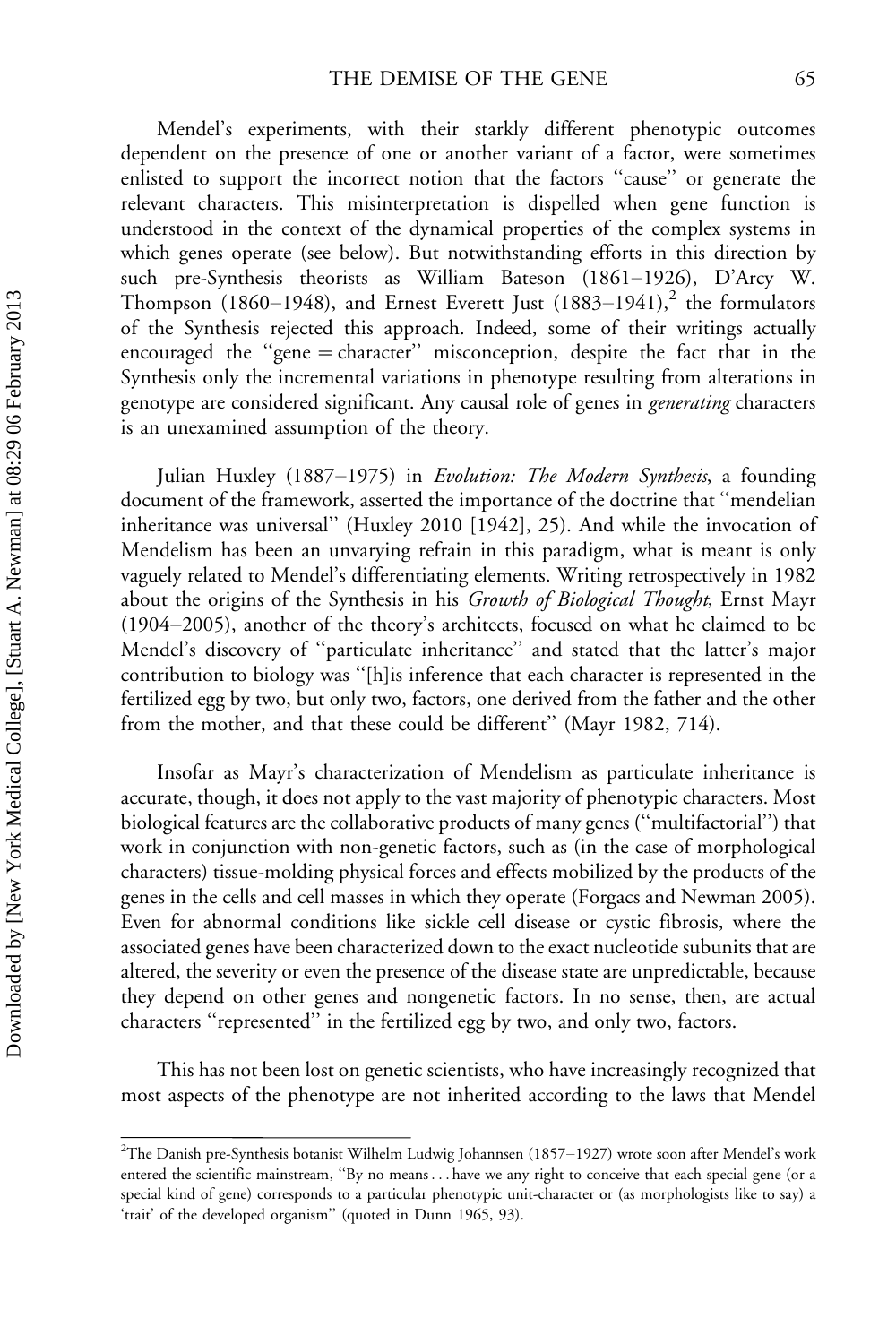## 66 STUART A. NEWMAN

devised to summarize his pea plant results. The phrase ''non-Mendelian inheritance'' appears in the National Library of Medicine's PubMed database 329 times in papers listed since 1914, but half of those entries are from the last decade. The phenomenon has not become more prevalent, only more acknowledged. On the other hand, the lazy elision found in much of the modern popular and even scientific discussions of genetics, positing genes ''for'' such things as language (Cohen 1998) and aggressive behavior (Perbal 2012), is a continuing legacy of the gene-centrism of the Synthesis.

There is, in fact, one component of biological systems whose inheritance exactly conforms to Mayr's definition of Mendelian inheritance: DNA sequences themselves, including those classically identified as genes (because they specify proteins by way of RNA intermediates), those that specify RNA molecules which do not encode proteins, and those which in the recent past have been considered ''junk'' (because they have no coding function at all). Since they are passed on from each parent to every organism resulting from sexual reproduction, segments of DNA above a critical length are indeed present in the fertilized egg in two versions, ''one derived from the father and the other from the mother.'' But the connection to the phenotype of the vast majority of DNA sequences is obscure, differing across biological contexts (referred to as ''genetic backgrounds'' in the standard gene-centric parlance.) While the Synthesis often defines evolution as populational changes in DNA sequence variants over time, this is now being perceived as a problem by some working in this paradigm. Indeed, one such scientist recently lamented, ''the depth of our knowledge of genomes [i.e., the totality of the genes characteristic of specific organisms] is approaching completeness, whereas our knowledge of phenotypes remains, by comparison, minimal'' (Houle 2010).

Whereas pre-Synthesis biology considered the entire sequence of events involved in the development of an organism from embryo to adult (''ontogeny'') and the origination of new types and species (''phylogeny'') to be intimately related (the same term, "evolution" was often used for both in the  $19<sup>th</sup>$  century; Richards 1992), the Synthesis explicitly disavows the relevance of embryology. This was true at the outset: Thomas Hunt Morgan (1866-1945; himself formerly an embryologist), who received the Nobel Prize for his discoveries on the role of the chromosomes in heredity, wrote as the Synthesis was taking form: ''The theory of the gene is justified without attempting to explain the causal processes that connect the genes and the characters'' (Morgan 1926, 26). And it remains so now. A prominent theorist and defender of the Synthesis wrote nearly 80 years later, ''our understanding of the molecular basis of development-however fascinating and important in revealing the hidden history of what has happened in evolution-sheds little light on what variation is potentially available for the use of selection" (Charlesworth 2005).<sup>3</sup> Thus the custodians of Darwin's legacy have explicitly relinquished his goal (embodied in the ''gemmule''

<sup>&</sup>lt;sup>3</sup>See also Dekkers and Hospital (2002) for the role of the "phenotypically uninformative gene" in agricultural science.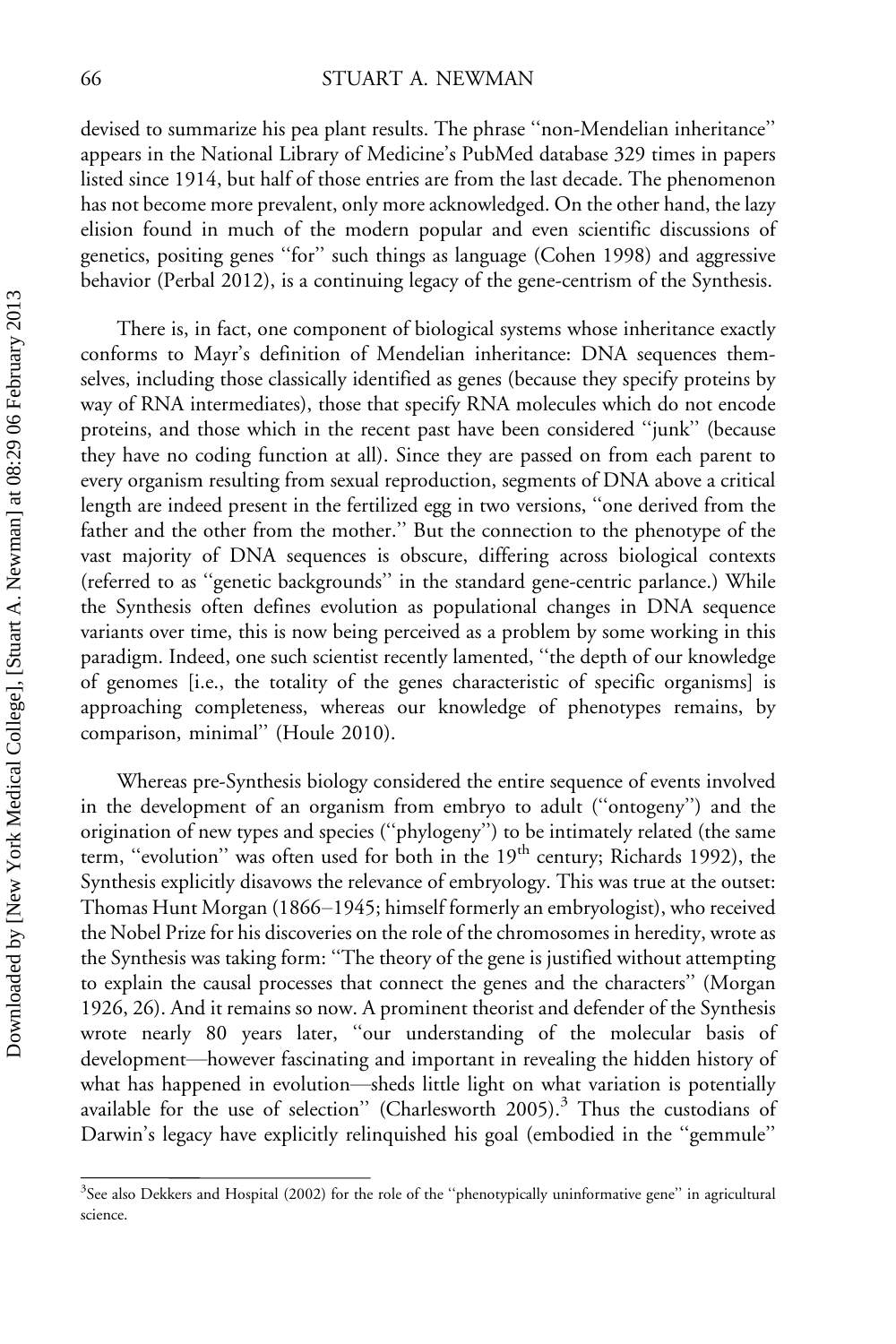hypothesis) of providing an explanatory account of the systems of environmentally responsive biological qualities that are the actual objects of evolution.

Embryology—"developmental biology" in contemporary science—continued to take up the question of the ''causal processes that connect the genes and the characters'' virtually independently of evolutionary considerations, at least until recently. During the century of the dominance of Morgan-style genetics, developmental biology has shown that DNA, far from issuing unidirectional orders to the rest of the cell and organism, is acted upon not only by DNA-encoded molecules, but also by non-genetic factors, some of which originate in the external environment (Gilbert and Epel 2009). One classic example from the 1950s is the development of cervical vertebrae in mice. Different strains have different ''genetically determined'' numbers of neck bones, but gestating the embryos of one strain in the uterine environment of the other can override the difference made by the genes and produce mice with the characteristic number of the foster mother's strain (McLaren and Michie 1958).

The interactions of genes with the factors that regulate them during development are highly *nonlinear*: continuous causes often lead to discontinuous effects. This is due to such genes being functionally interconnected in circuits and networks that exhibit limited numbers of discrete behaviors, where the behaviors are things like the folding or layering of tissues, or the differentiation of cells, for example into muscle, bone, blood, and so forth. The Synthesis does not deny that genes can interact with each other, but its gradualist bias considers this developmentally ubiquitous phenomenon the exception (and gives it a special name: ''epistasis''), with genes contributing their small effects to the phenotype independently of one another (''additive inheritance'') being the rule. But highly integrated, nonlinear systems (i.e., actual gene networks) do not change gradually when mutated but typically jump between their various states in an abrupt fashion.

Genes are also subject to reversible (that is, nonmutational) chemical modifications that affect their levels of expression (i.e., functional activity). An example of this kind of "epigenetic" regulation is *imprinting*, where the function of the version of a given gene contributed by one of the two parents is suppressed in the normal course of development by a chemical ''mark.'' Such activity-altering DNA marking can also be influenced by the external environment. Maternal grooming and nursing of rat pups, for example, can chemically mark certain behavior-related genes so as to cause the same behavior to be exhibited by the female pups when they become mothers (Weaver et al., 2004). This transgenerational inheritance of behavioral traits is therefore propagated epigenetically, not genetically. In addition, a recent study of newborn identical twins found that the gene marking patterns in two different tissues (the only ones tested) were discordant, sometimes dramatically so, between the individuals (Gordon et al. 2012). This implies that the expression of the marked genes in at least these tissues, and most likely others, was also different, rendering the genetically identical infants biologically nonequivalent.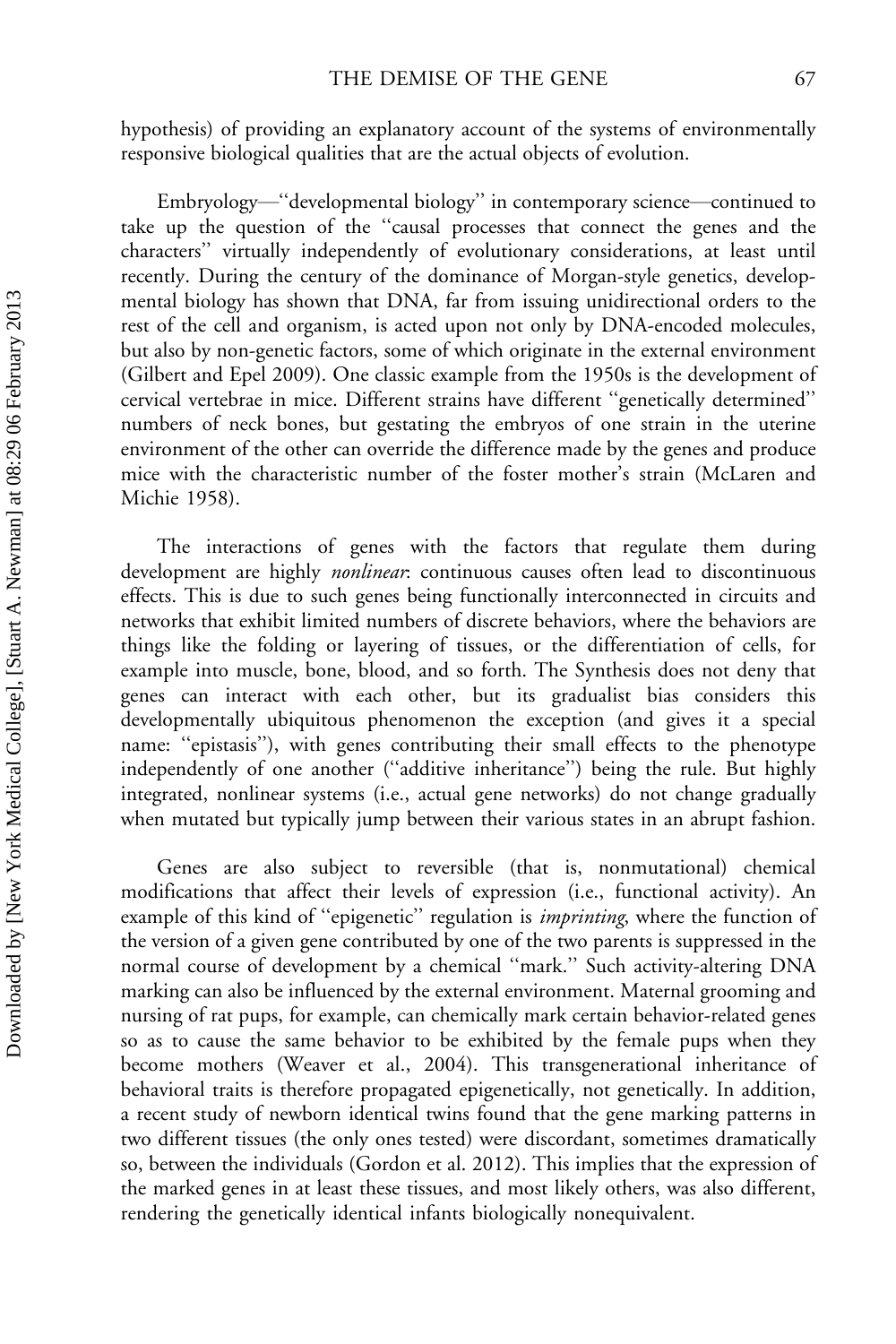The idea of a guiding role for genes is further undermined when these epigenetic studies are considered along with new knowledge of protein structure. Thus, while no one disputes the usual textbook account that information in some DNA sequences is used by cells to specify the amino acid sequences of protein molecules, and that it is proteins that mediate most of the activities of embryos and mature organisms, it has long been assumed that the structure and function of proteins are uniquely determined by their sequences. This assumption has been disconfirmed by the recognition that at least 30 percent of the proteins in animals and plants are ''intrinsically unstructured'' and acquire their shapes and biological activities in the context of the presence of other proteins in their subcellular locales (Uversky 2011). Thus, individuals with many shared genes (even those having identical genomes) are biologically distinct in ways that are unpredictable from their DNA.

Developmental biology has mounted additional challenges to the assumptions of the Synthesis on the terrain of evolution itself (Robert 2004; Laubichler and Maienschein 2007; Müller 2007). Contrary to expectations that phenotypic change will passively track changes in genotypes over time, the phenomenon of "developmental systems drift'' (True and Haag 2001) shows that a character's phenotype, and even that of a class of organism (Schierenberg 2006), can remain essentially stable phenotypically over eons despite profound alterations in the underlying genetic circuitry of the generative processes. The possibility, mentioned above, of abrupt changes in form resulting from the nonlinear developmental effects of genetic change-or of no change at all, owing to morphological stasis in the face of developmental systems drift-implies an evolutionary pattern of "punctuated equilibria'' (Gould and Eldredge 1977), contrary to the predictions of the Synthesis.

Many developmental biologists and philosophers of biology have thus concluded that there is more to heredity than simply genes, and they are increasingly advocating various forms of the earlier-spurned ''soft'' inheritance (Moss 2003; Gorelick and Laubichler 2008; Bonduriansky 2012). But some scientists, influenced by the decades-old cult of the gene, continue to overinflate its capabilities. Taking their cue from Erwin Schrödinger (see the first paragraph of this column), for example, they refer to genetic "programs" or "blueprints"<sup>4</sup> for development, or even "genomic computers'' (Istrail, De-Leon, and Davidson 2007). Writing for popular audiences, they frequently go further in imputing agency to genes, suggesting, for instance, that genes can ''learn new tricks'' (Carroll 2012). The emerging field of ''synthetic biology,'' with its ambitions to remake microbes, plants and animals on the basis of the newly recognized dynamical properties of multigene networks, has nonetheless also shown itself to be susceptible to misconceived metaphors from the world of computers and games (Newman 2012).

Given that heredity according to the Synthesis is indifferent to the causal connections of genes to the characters they are supposed to ''represent,'' there is some

<sup>&</sup>lt;sup>4</sup>NIH News, February 7, 2010. [http://www.nih.gov/news/health/feb2010/nlm-17.htm.](http://www.nih.gov/news/health/feb2010/nlm-17.htm)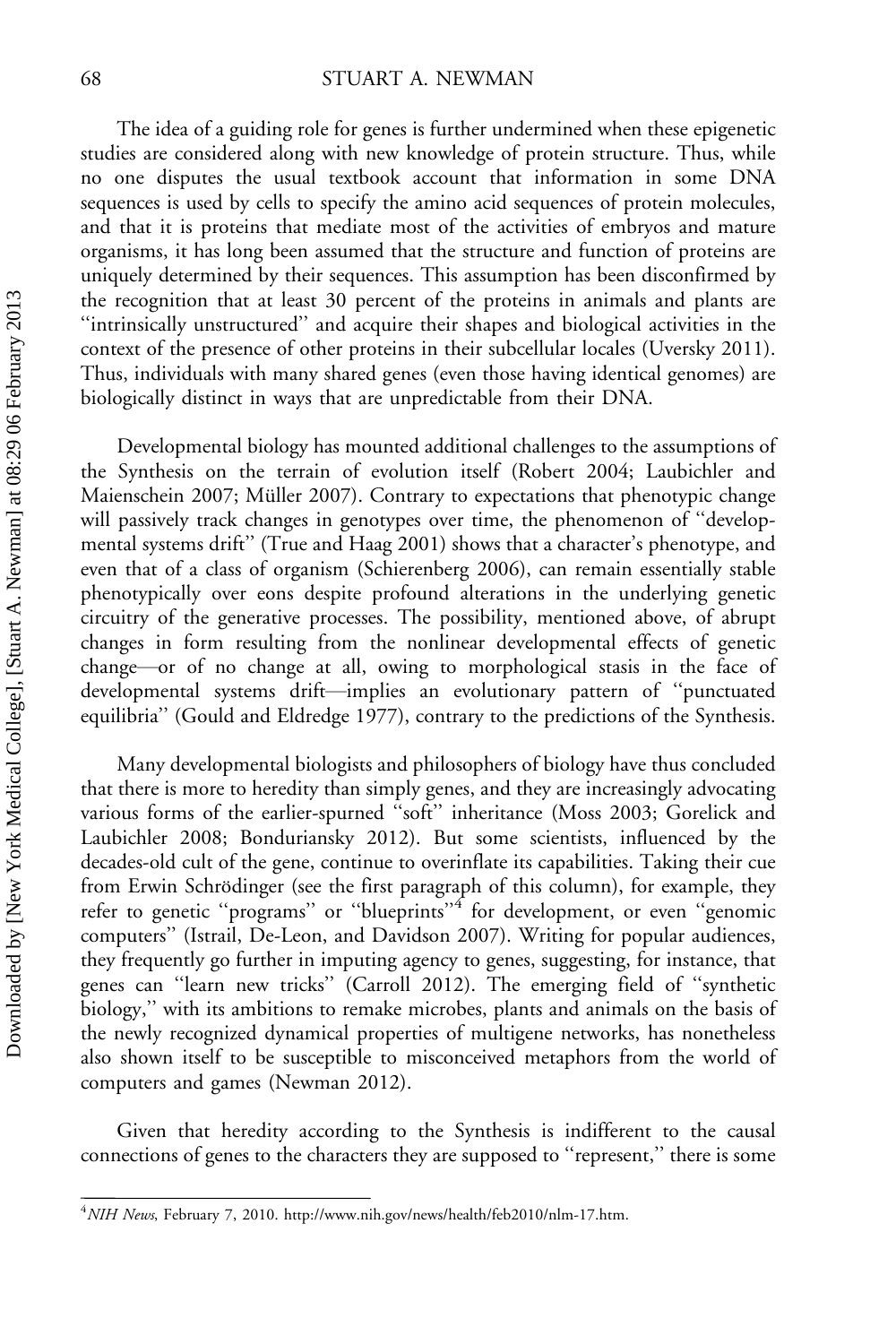irony in reports that the allied field of populational medical genetics has been "flummoxed" by the "paradox of missing heritability" (Maher 2008). This phrase describes the observation that despite the fact that characters like height and traits like schizophreneia and autism are estimated to be 80-90 percent heritable, the majority of variant genes predicted to be associated with these conditions cannot be identified (Maher 2008). A recent state-of-the-art mathematical analysis of the genetics of human disease has come to the conclusion that the genes are not missing at all. Rather, contrary to the assumptions of standard (development-oblivious) Synthesis models, the genes that contribute causally to the relevant phenotypes interact with each other, and do so in nonlinear ways (Zuk et al., 2012). This comes as no surprise to anyone with a basic knowledge of development.

A series of papers on studies performed by a consortium of research groups called ENCODE that appeared in September 2012 provide the beginnings of an understanding of the complex interactions within the genome itself that defeat any straightforward assignment of DNA segments to unique organismal functions. Huge numbers of noncoding sequence motifs within an organism's genome previously thought to be inessential ''junk DNA'' turn out to be conditional sites of regulation of distant coding sequences. The presence of these regulatory associations vary between types of cells and tissues and depend on geometric and topological relationships of the sites in addition to their sequences (Pennisi 2012). According to one of the principal ENCODE scientists, ''These findings force a rethink of the definition of a gene and of the minimum unit of heredity'' (Ecker et al. 2012).

The gene is thus down, but not entirely out. The recognition that a concept lacks validity does not necessarily prevent examples of it from being bought and sold (see, for example, slavery and financial derivatives). Because of genes' utility as predictors of some degree of susceptibility to certain diseases, particularly in inbred subpopulations, ownership of the right to use specific gene sequences as diagnostics can represent major profit centers for biotechnology companies. The awarding of patents on DNA sequences has been controversial on both legal and human rights grounds. Gene patents, which have been easily obtainable for the last two decades using the most routine strategies, have been legally contentious, because such sequences are part of nature. They conflict with human rights since the cost of genetic tests is beyond the means of many patients, who must then pass on requesting them and sometimes die from the lack of otherwise readily available information.

Myriad Genetics of Utah, to take one example, holds more than 20 patents on the sequences and uses of the BRCA1 and 2 genes, whose encoded proteins participate in the uses and repair of DNA in the cell nucleus. The two BRCAs are among approximately 2000 (of a total of less than 25,000) human genes that have been granted U.S. patents. For reasons that are not entirely clear, mutations in these genes predispose women of some subpopulations, but not others, to a markedly increased risk of breast and ovarian cancers. The company's patents allow it to enforce the requirement that the only laboratories permitted to test and sequence the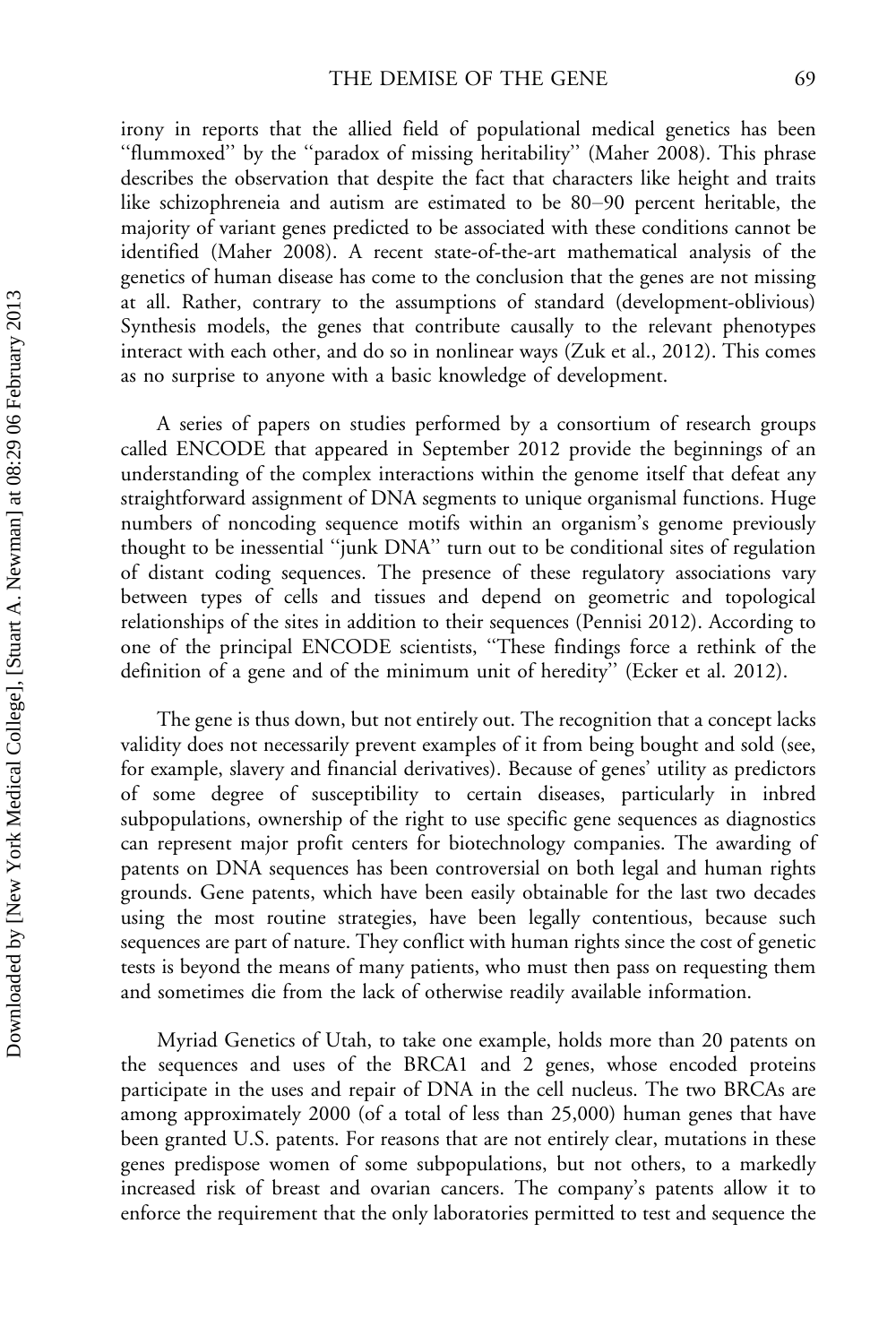genes are ones affiliated with Myriad. Aside from placing obstacles to peer-reviewed validation of the tests, this restriction also imposes a large cost every time any of the genetic tests is used by a physician (Carbone et al. 2010).

The BRCA patents were contested in a 2009 lawsuit by professional medical organizations, doctors, and patients represented by the American Civil Liberties Union and the Public Patent Foundation of the Benjamin N. Cardozo School of Law. The following year there was a technical decision in the plaintiffs' favor based on the judge's opinion that isolated gene sequences constituted unpatentable subject matter. But Myriad's main patent claims were ultimately upheld in August 2012 on appeal to the Federal Circuit Court (Marshall 2012), and the Myriad case is now before the U.S. Supreme Court, to be decided during the 2012-2013 term.

Craig Venter, mentioned at the beginning of this column, is the ideal companion to the gene in its declining days. Like the gene of the Synthesis, he is a supposed locus of implausible capabilities<sup>5</sup> that can engender miraculous results (Hylton 2012) and embodies the notion that anything is possible in biology.<sup>6</sup> However, with even Venter's own colleagues unable to swallow overblown claims for the powers of the gene (Karr et al. 2012; see also footnote 1, above), there is reason to expect that scientific progress will ultimately relegate the obsolete conception of it that has fortified his particular brand of snake oil to a long-delayed oblivion.

## References

Baltimore, D. 1984. "The Brain of a Cell." Science 84 5 (9): 149-151.

Brenner, S. 2001. My Life in Science. London: BioMed Central.

Bonduriansky, R. 2012. ''Rethinking Heredity, Again.'' *Trends in Ecology & Evolution* 27 (6): 330– 336.

Carbone, J., E.R. Gold, B. Sampat, S. Chandrasekharan, L. Knowles, M. Angrist, and R. Cook-Deegan. 2010. "DNA Patents and Diagnostics: Not a Pretty Picture." Nature Biotechnology 28 (8): 784-91.

Carroll, S.B. 2012. ''As Genes Learn Tricks, Animal Lifestyles Evolve.'' The New York Times, August 28, D1.

Charlesworth, B. 2005. ''On the Origins of Novelty and Variation'' (a review of The Plausibility of Life: Resolving Darwin's Dilemma by Marc W. Kirschner and John C. Gerhart). Science 310: 1619-1620.

<sup>&</sup>lt;sup>56</sup>We're actually building what I call a digital biological converter, much in the same way a phone converts digital information into sound. You could email somebody a cell to make energy, to make food'' (Venter 2012a).

<sup>&</sup>lt;sup>6</sup>"Not too many things excite my imagination as trying to design organisms—even people—for long term space flight, and perhaps colonization of other worlds'' (Venter 2011). DNA testing, the business model of Myriad Genetics and similar companies, however limited or variable its efficacy, is a diagnostic, not a manipulative, technology. Venter's promotion of his commercial activities by hyping his goal of prenatally modifying prospective people, apart from its scientific dishonesty, encourages a flippant attitude toward the Nuremberg Code on permissible human experimentation ([http://en.wikipedia.org/wiki/Nuremberg\\_Code\)](http://en.wikipedia.org/wiki/Nuremberg_Code). See Newman 2010 for a discussion of delusions of human genetic engineering.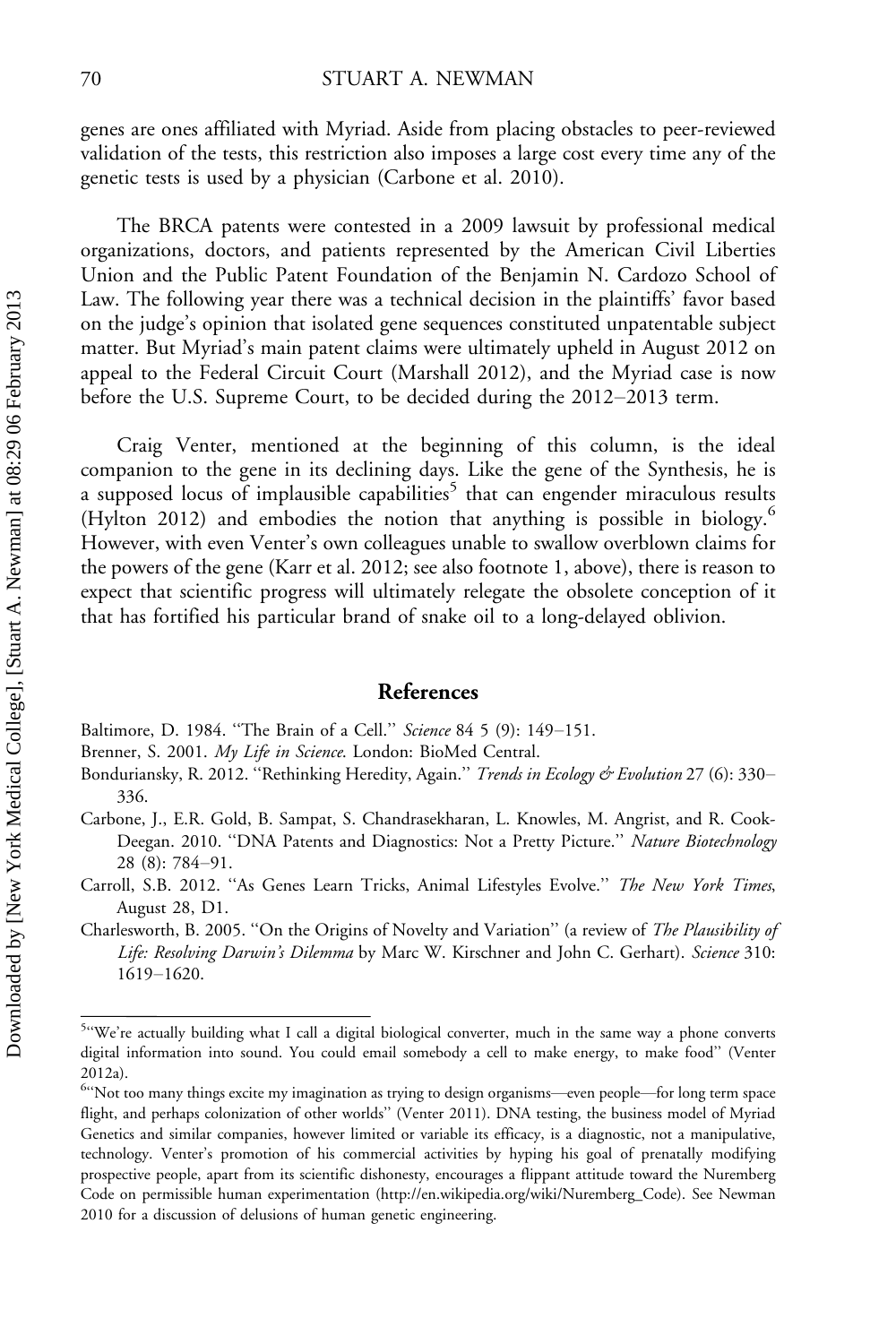Cobb, M. 2006. "Heredity before Genetics: A History." Nature Reviews Genetics 7: 953-958.

- Cohen, P. 1998. ''Excited Researchers Think They have Found a Gene for Language.'' New Scientist, January 31, 77.
- Dekkers, J.C. and F. Hospital. 2002. ''The Use of Molecular Genetics in the Improvement of Agricultural Populations." Nature Reviews Genetics 3 (1): 22-32.
- Dunn, L.C. 1965. A Short History of Genetics. New York: McGraw-Hill.
- Ecker, J.R., W.A. Bickmore, I. Barroso, J.K. Pritchard, Y. Gilad, and E. Segal. 2012. ''Genomics: ENCODE Explained." Nature 489 (7414): 52-55.
- Forgacs, G. and S.A. Newman. 2005. Biological Physics of the Developing Embryo. Cambridge: Cambridge University Press.
- Gordon, L., J.H. Joo, R. Andronikos, M. Ollikainen, E.M. Wallace, M.P. Umstad, M. Permezel, A. Oshlack, R. Morley, J.B. Carlin, R. Saffery, G.K. Smyth, and J.M. Craig. 2012. ''Expression Discordance of Monozygotic Twins at Birth: Effect of Intrauterine Environment and a Possible Mechanism for Fetal Programming." *Epigenetics* 6 (5): 579–92.
- Gilbert, S.F. and D. Epel. 2009. Ecological Developmental Biology: Integrating Epigenetics, Medicine, and Evolution. Sunderland, MA: Sinauer.
- Gorelick, R. and M.D. Laubichler. 2008. "Genetic = Heritable (Genetic ≠ DNA)." Biological Theory 3: 79-84.
- Gould, S.J. and N. Eldredge. 1977. ''Punctuated Equilibria: The Tempo and Mode of Evolution Reconsidered." Paleobiology 3: 115-151.
- Houle, D. 2010. ''Numbering the Hairs on our Heads: The Shared Challenge and Promise of Phenomics." Proceedings of the National Academy of Science USA 107 (Suppl 1): 1793–1799.
- Huxley, Julian. 2010 [1942]. Evolution: The Modern Synthesis. Cambridge, MA: MIT Press.
- Istrail, S., S.B. De-Leon, and E.H. Davidson. 2007. ''The Regulatory Genome and the Computer." Developmental Biology 310 (2): 187-195.
- Hylton, W.S. 2012. "Craig Venter's Bugs Might Save the World." The New York Times Magazine online, May 30 [http://www.nytimes.com/2012/06/03/magazine/craig-venters-bugs-might](http://www.nytimes.com/2012/06/03/magazine/craig-venters-bugs-might-save-the-world.html?pagewanted=all) $save-the-world.html?page wanted = all.$  $save-the-world.html?page wanted = all.$  $save-the-world.html?page wanted = all.$
- Jablonka, E. and G. Raz. 2009. ''Transgenerational Epigenetic Inheritance: Prevalence, Mechanisms, and Implications for the Study of Heredity and Evolution." The Quarterly Review of Biology 84 (2): 131-176.
- Karr, J.R., J.C. Sanghvi, D.N. Macklin, M.V. Gutschow, J.M. Jacobs, B. Bolival, Jr., N. Assad-Garcia, J.I. Glass, and M.W. Covert. 2012. ''A Whole-cell Computational Model Predicts Phenotype from Genotype." Cell 150 (2): 389-401.
- Laubichler, M.D. and J. Maienschein. 2007. From Embryology to Evo-devo: A History of Developmental Evolution, Dibner Institute Studies in the History of Science and Technology. Cambridge, MA: MIT Press.
- Maher, B. 2008. "Personal Genomes: The Case of the Missing Heritability." Nature 456 (7218): 18-21.
- Marshall, E. 2012. "Myriad Genetics Wins and Loses in Latest Court Ruling." ScienceInsider [http://news.sciencemag.org/scienceinsider/2012/08/myriad-genetics-wins-and-loses-i.html.](http://news.sciencemag.org/scienceinsider/2012/08/myriad-genetics-wins-and-loses-i.html)
- Mayr, E. 1982. The Growth of Biological Thought: Diversity, Evolution, and Inheritance. Cambridge, MA: Belknap Press.
- McLaren, A. and D. Michie. 1958. ''An Effect of the Uterine Environment upon Skeletal Morphology in the Mouse." Nature 181: 1147-1148.
- Moss, Lenny. 2003. What Genes Can't Do. Cambridge, MA: MIT Press.
- Morgan, T.H. 1926. The Theory of the Gene. New Haven: Yale University Press.
- Müller, G.B. 2007. "Evo-devo: Extending the Evolutionary Synthesis." Nature Reviews Genetics 8 (12): 943-949.